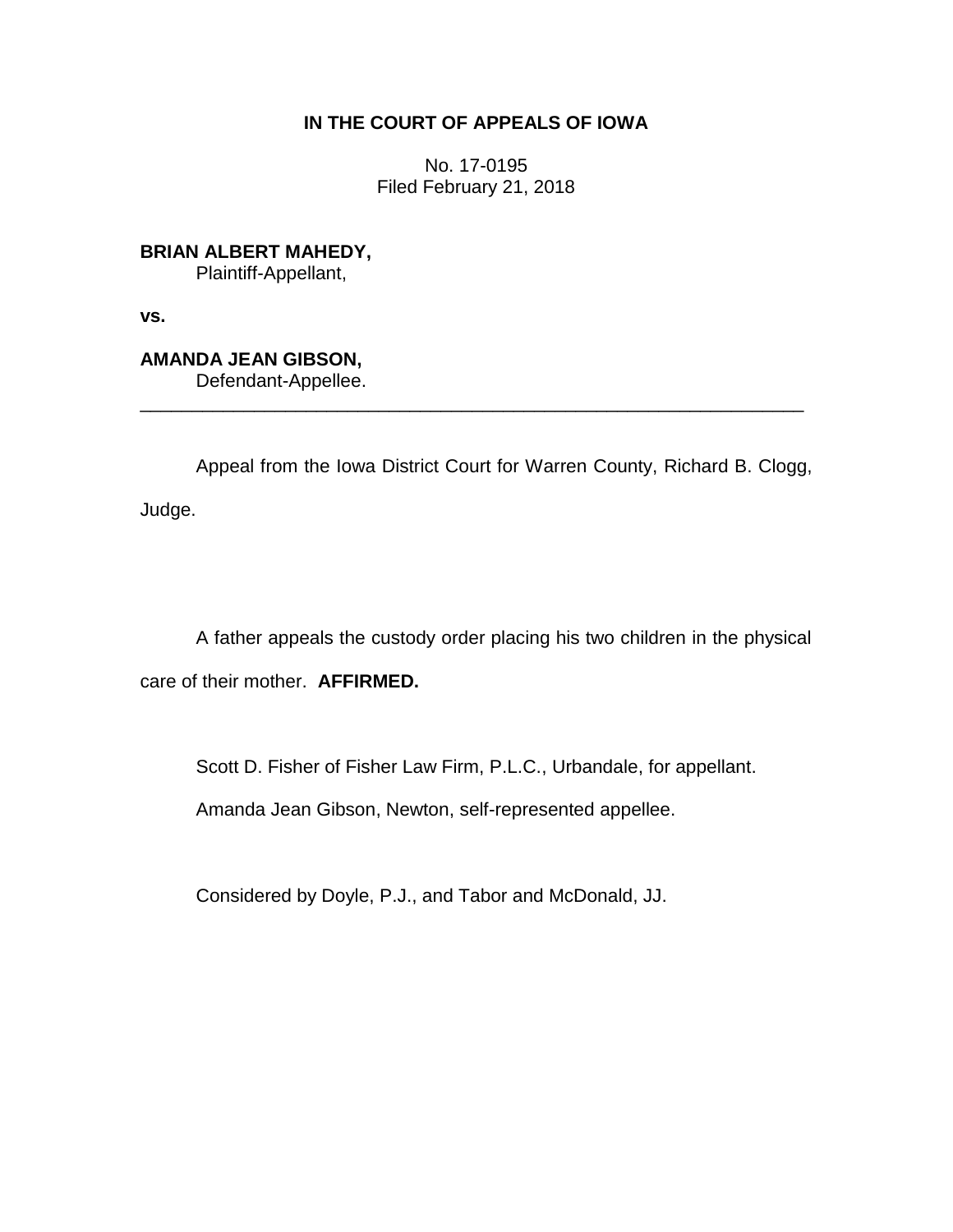#### **TABOR, Judge.**

 $\overline{a}$ 

Brian Mahedy and Amanda Gibson are the parents of N.G., now eleven years old, and R.G., now three years old. After Brian brought an action to establish custody under Iowa Code chapter 600B (2015), the district court granted joint legal custody and placed physical care with Amanda. On appeal, Brian asks this court to assign physical care of the children to him.

#### **I. Facts and Prior Proceedings**

Brian and Amanda engaged in an on-again-off-again relationship for several years. N.G. was born in 2006. Although no formal custodial agreement existed, Brian often exercised informal visitation with N.G. on the weekends. Amanda had two children from other relationships. Brian and Amanda reunited in 2013 and R.G. was born in 2014. When their relationship ended, the children remained in Amanda's care.

Brian sought a formal custodial agreement and filed a petition to establish custody in August 2015.<sup>1</sup> Brian and Amanda completed mediation and agreed on a temporary custodial arrangement giving Amanda physical care of the children and granting Brian visitation every other weekend. Initially Brian exercised his visitation without controversy, but the situation changed when Amanda and the children moved to Michigan. On March 25, 2016, Amanda requested visitation stop because of concerning statements made by N.G. about Brian's treatment of her and her brother. In April, the district court denied the motion to suspend

 $1$  Paternity, along with child support, was established in a prior proceeding.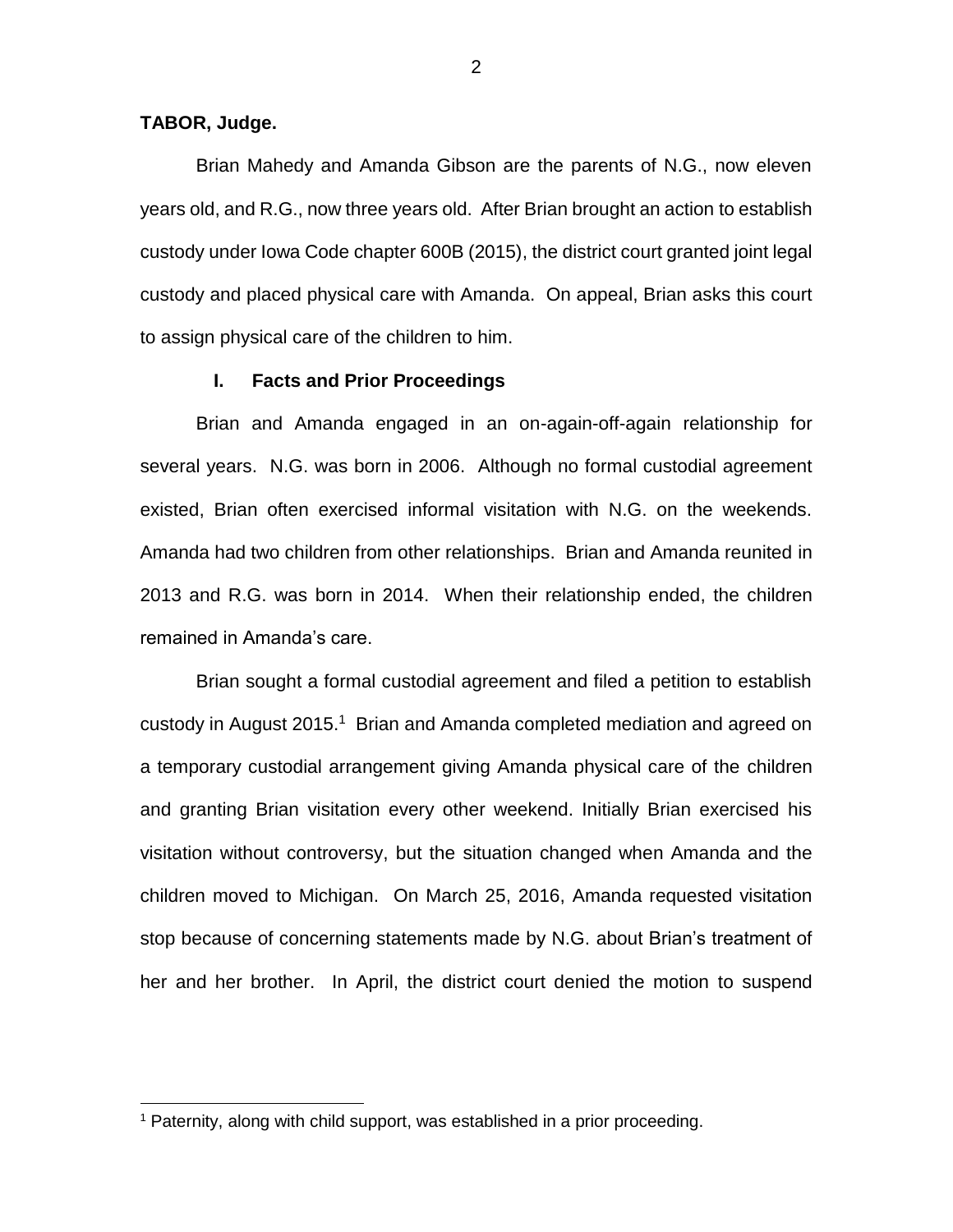visitation. But visitation did not resume, and Brian brought a contempt action against Amanda.

After a series of delays, Brian's custody petition came to trial in October 2016. In addition to Brian, Brian's mother and sister, and Amanda's ex-husband testified in favor of Brian's petition. Amanda, who did not have an attorney, testified on her own behalf. The district court issued a written decree granting Amanda physical care. The court reasoned it was in the children's best interests to remain in Amanda's care given her long history as their primary caregiver. Because of the geographical distance between parents, Brian was granted visitation on the second weekend of each month and certain portions of holiday and summer breaks. The court also ruled on Brian's contempt motion, concluding Amanda prohibited visitation on twelve weekends since she moved to Michigan. As a remedy, the court granted Brian an additional consecutive fourteen days of visitation during the upcoming summer break. Dissatisfied with the court's ruling, Brian appeals and seeks physical care of the children. Amanda did not file a timely appellee's brief.

#### **II. Scope and Standard of Review**

We review custody proceedings de novo. *See* Iowa R. App. P. 6.907; *Lambert v. Everist*, 418 N.W.2d 40, 42 (Iowa 1988) (noting we use same legal analysis in custody as dissolution proceedings). But "we give considerable weight to the sound judgment of the trial court who has had the benefit of hearing and observing the parties firsthand." *In re Marriage of Kleist*, 538 N.W.2d 273, 278 (Iowa 1995).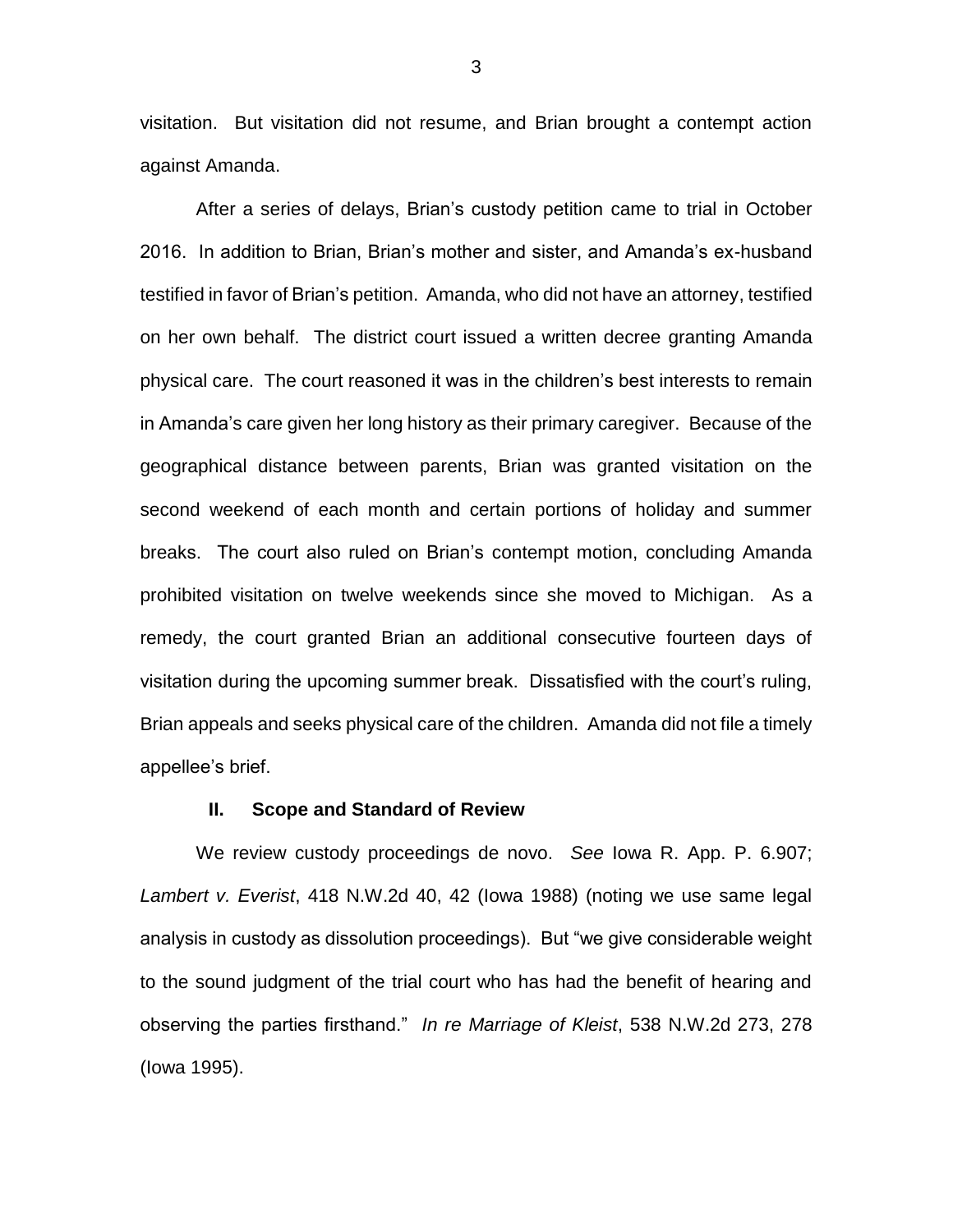Our primary concern is the best interests of N.G. and R.G. *See In re Marriage of Fennelly*, 737 N.W.2d 97, 101 (Iowa 2007). When determining physical care, we are guided by the factors established in Iowa Code section 598.41(3) *and In re Marriage of Winter*, 223 N.W.2d 165, 166–67 (Iowa 1974). *McKee v. Dicus*, 785 N.W.2d 733, 737 (Iowa Ct. App. 2010). But because each family presents its own strengths and challenges, our determination is based on the circumstances of the instant case. *See Kleist*, 538 N.W.2d at 276.

#### **III. Analysis**

We start with the realization joint physical care will not work in the instant case. "Although Iowa Code section 598.41(3) does not directly apply to physical care decisions, we have held that the factors listed here as well as other facts and circumstances are relevant in determining whether joint physical care is in the best interest of the child." *In re Marriage of Hansen*, 733 N.W.2d 683, 696 (Iowa 2007). Brian and Amanda live in different states and have difficulty communicating effectively—precluding a joint physical care arrangement. *See id.* at 698. Because joint physical care is not appropriate we must grant physical care to one parent and visitation to the other. *In re Marriage of Hynick*, 727 N.W.2d 575, 579 (Iowa 2007).

On appeal, Brian focuses on Amanda's failure to deliver the children for his visitation after moving to Michigan. *See* Iowa Code § 598.41(3)(e) (listing as consideration "whether each parent can support the other parent's relationship with the child"). Brian notes his steady job and stable housing with his mother and her boyfriend. But at its core, his argument reflects more his instinct to punish Amanda than a genuine desire to provide the children with a nurturing home life. For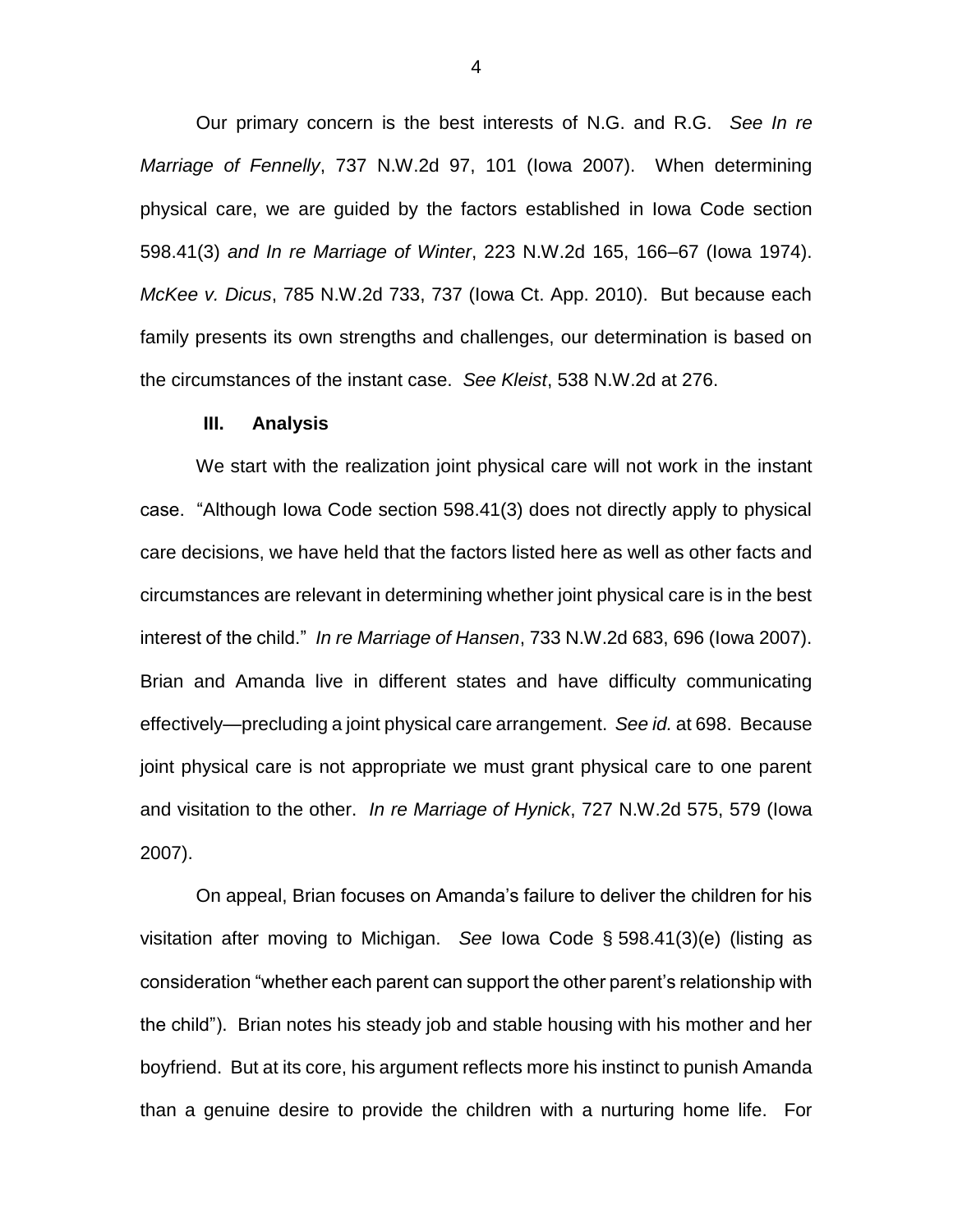instance, Brian asserts "Amanda should not be rewarded for unilaterally deciding to destroy the children's relationship with their own father." Custody "is not a matter of reward or punishment." *In re Marriage of Teepe,* 271 N.W.2d 740, 742 (Iowa 1978) (citation omitted). The question is which parent can minister more effectively to the long-range needs of the children. *In re Marriage of Barry*, 588 N.W.2d 711, 712 (Iowa Ct. App. 1998).

After reviewing the available record and giving deference to the district court's ability to observe both parents, we conclude Amanda is better suited to serve as primary caretaker. Amanda has served in this role for the entirety of the children's lives. *See* Iowa Code § 598.41(3)(d) (considering parent's caretaker role before and after separation when determining physical care). In contrast, Brian has only tended to the children's needs in a limited capacity. When asked how he would manage his work schedule and parenting duties he indicated he would rely heavily on his family. He also admitted to giving "some thought but not a lot" to how he would provide daytime care to R.G. during the week.

Granting Amanda physical care also allows N.G. and R.G. to live with their half-siblings, and "[t]here is a presumption that siblings should not be separated."<sup>2</sup> *See In re Marriage of Will*, 489 N.W.2d 394, 398 (Iowa 1992) (citing *In re Marriage of Jones*, 309 N.W.2d 457, 461 (Iowa 1981)). Amanda provided unrebutted testimony indicating N.G., in particular, was very close with her half-siblings. We will not disrupt such a harmonious sibling relationship without compelling reason. *See id.*

 $\overline{a}$ 

<sup>2</sup> The presumption against separating siblings applies to half-siblings as well. *See In re Marriage of Orte*, 389 N.W.2d 373, 374 (Iowa 1986).